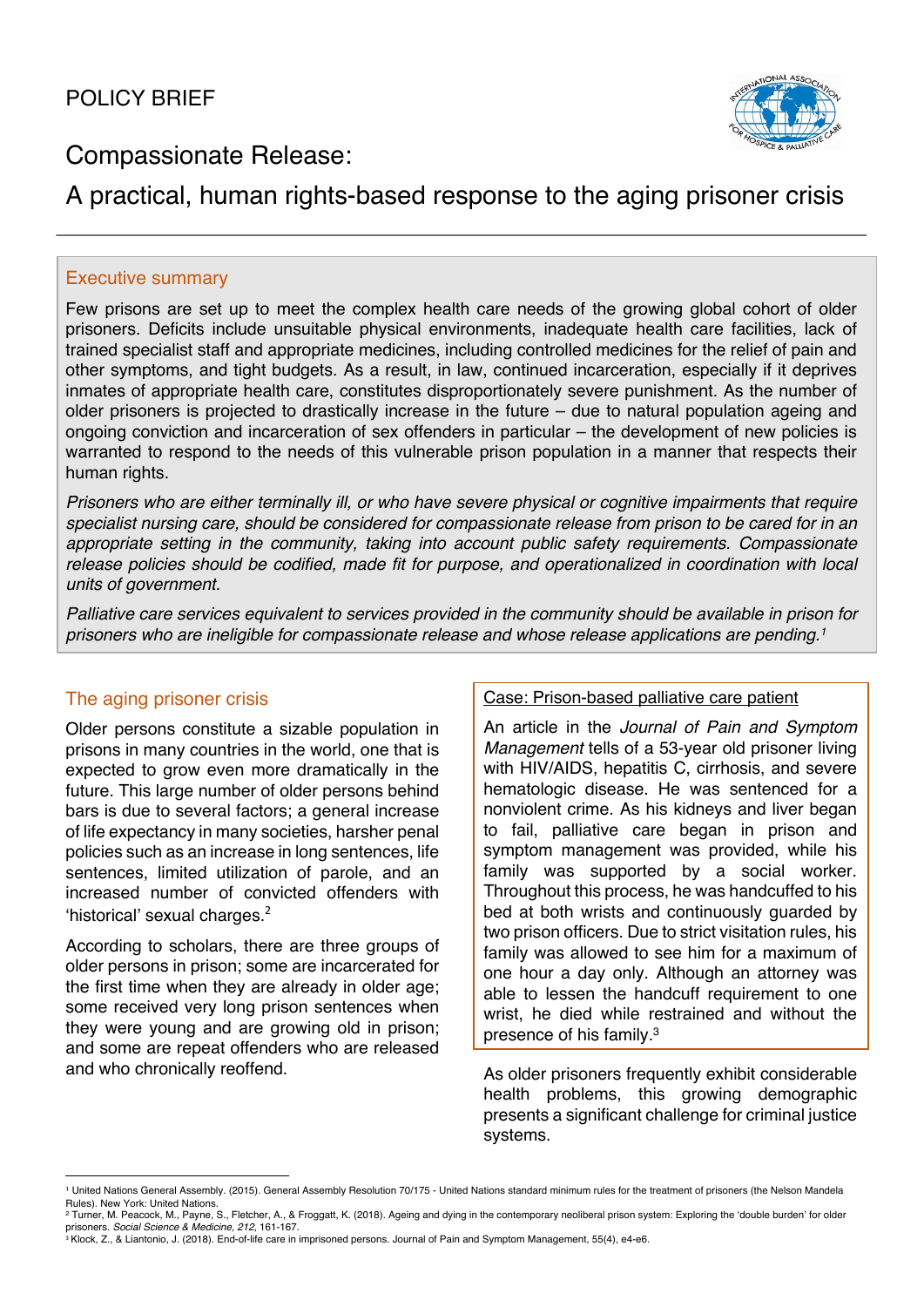There is a general consensus among academics that imprisonment triggers accelerated ageing and that the health status of prisoners is equivalent to that of people 10 years older in the community.

This is partly because prisoners often come from economically deprived communities and have histories of poor nutrition, substandard health care, substance use disorder and chronic stress, including from incarceration. As a result, prisoners aged 50-55 are commonly considered geriatric.

Prison can constitute a challenging environment for older persons who have difficulty washing, getting out of bed, or climbing stairs, and are visually or hearing impaired. In addition, older persons in prison are more likely to exhibit chronic health problems, and the majority have more than one major illness. Older prisoners frequently suffer from arthritis, hypertension, diabetes, hepatitis C, cancer, sexually transmitted diseases, a range of physical disabilities, as well as mental illnesses such as depression, anxiety, alcohol and drug addiction, and dementia. Dementia, in particular, represents a considerable problem for elderly people in prisons, who often go undiagnosed because symptoms may go unnoticed within strict prison regimes.

As prison facilities and prison regimes have been designed with younger populations of inmates in mind, prisons and prison staff are often inadequately equipped to deal with the health problems of older prisoners. Older prisoners often require consistent and specialist medical treatment that significantly burdens prison health care services. These are chronically under-staffed and under-resourced and usually unable to provide adequate care.

As a result, older prisoners face double punishment that deprives them of both their liberty and appropriate health care for serious and distressing symptoms. Many older prisoners die behind bars. Although global figures are difficult to come by, in the U.S. for example, the number of inmates dying in prison has increased steadily, and is now reported at more than 5000 per year, with almost 90 per cent of those deaths being the result of medical illness.<sup>4</sup> Many extended sentences may, for older persons, constitute *de facto* life sentences. These issues raise important questions of ethics and justice.

Compassionate release

Regulations allowing for "compassionate release" in some countries allow prisoners at the end of their lives, or those suffering from critical health conditions, to receive care in the community and die with dignity. Other countries provide for medical or geriatric *parole*, so prisoners who are suffering from critical health conditions from critical health conditions incompatible with imprisonment can be transferred to an institution in the community to receive care, until they are well enough to return to prison. However, where compassionate release provisions exist on paper, procedural barriers make them inaccessible in practice and result in underutilization. <sup>5</sup> A disproportionately low number of prisoners are released under the auspices of such provisions, likely because the application process is vague, complex, arduous and lengthy, and can involve many different authorities (parole board, sentencing court, governor, director of corrections, etc.), resulting in some prisoners dying while their application is pending. In addition, criteria are overly restrictive and exclusion criteria often list:

- a minimum age of eligibility
- minimum length of sentence served
- life sentence
- convictions for specific offences, such as sex offences and murder
- absence of a diagnosis of a terminal illness
- life expectancy beyond specified number of months
- existence of a health issue at the time of sentencing

These criteria mean that some prisoners, who might be considered most in need of compassionate release and adequate care in the community, might be excluded from consideration. For example, a requirement of a terminal illness excludes people with severe dementia, chronic illness, or those in a persistent vegetative state. The exclusion of convicted sex offenders may ignore prisoners who are most in need of compassionate release for terminal illness as these crimes often lead to particularly lengthy sentences.

In addition, many potentially eligible prisoners, and the prison staff who supervise them, are often unaware of the provisions or the application process.

<sup>4</sup> Kanbergs, A., Ahalt, C., Cenzer, I. S., Morrison, S., & Williams, B. A. (2019). "No one wants to die alone": Incarcerated patients' knowledge and attitudes about early medical release. *Journal of Pain and Symptom Management, 57*(4), 809-815.

<sup>5</sup> Wylie, L. E., Knutson, A. K., & Greene, E. (2018). Extraordinary and compelling: The use of compassionate release laws in the United States. *Psychology, Public*  $\overline{P}$ *Policy, and Law, 24*(2), 216-234.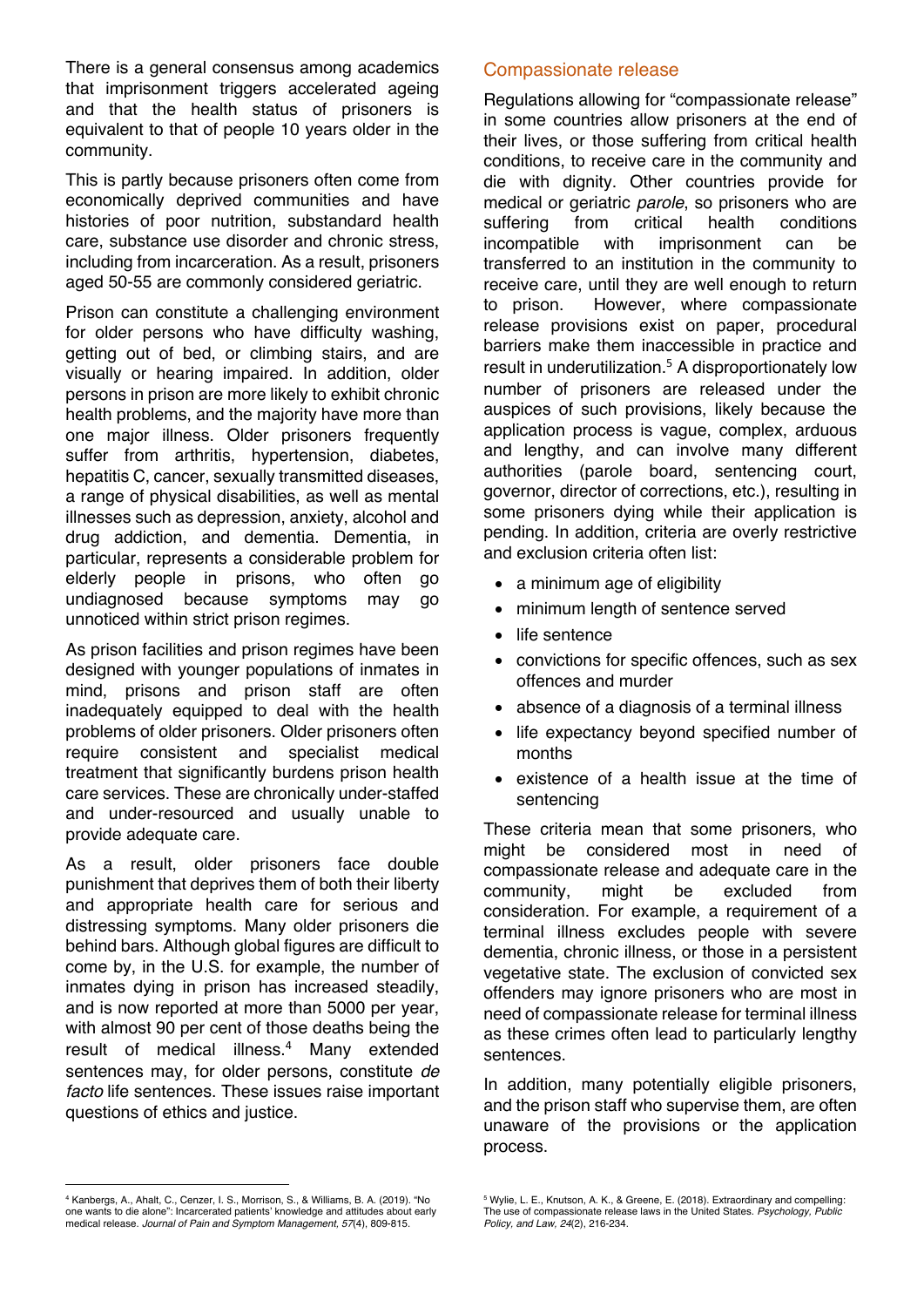### Palliative care in prison

*Palliative care is the active holistic care of individuals across all ages with serious healthrelated suffering due to severe illness, and especially of those near the end of life. It aims to improve the quality of life of patients, their families and their caregivers.*<sup>6</sup>

Some prisons have established palliative care services to respond to the number of aging prisoners in their care. In the absence of clear and comprehensive compassionate release regulations, international law obliges member states to provide palliative care in prison that is equivalent to that in the community.<sup>7</sup> The equivalence of care standard for terminally ill prisoners who are either awaiting release or for various reasons are ineligible for release ensures compliance with human rights obligations.

Although prison based palliative care units would undoubtedly provide important services, they are significantly absent even in Upper Income countries. Limitations include:

- physical environment and infrastructure
- contradiction between the philosophies of custody and care; prison culture, norms and practices emphasize security and prisoners at the end of their lives are often not considered as patients
- pain management; patients may be left in pain due to concerns about diversion of essential medications
- lack of trust in prison health care providers, because of the institutional culture and compounded by a frequent requirement of donot-resuscitate orders for admission into palliative care units

Example of good practice: Inmate volunteer model of prison-based palliative care8

*Louisiana State Penitentiary (at Angola):* Through a peer-care model, trained inmate volunteers provide psychological support, assistance with activities of daily living such as personal hygiene, feeding, mobility, as well as companionship and symptom monitoring to fellow inmates who are terminally ill. This innovative model reduces the burden on prison health care staff and also teaches volunteers valuable skills they can market upon release.

*The existence of a palliative care unit in prisons should not result in a lowered likelihood that a prisoner will be considered for compassionate release.* Providing quality palliative care and compassionate release are not mutually exclusive.

## **Conclusion**

Member states would gain several benefits by implementing effective compassionate release policies;

- *Fiscal*: prison service health care costs for older prisoners can be 3x higher than for younger prisoners
- *Governance*: increased utilization of compassionate release would alleviate prison overcrowding and associated social problems
- *Legal and ethical*: fit for purpose compassionate release honors member states' human rights obligations

Health status is often considered a leniency factor at the sentencing stage. However, postsentencing may not allow for any consideration of a prisoner's circumstances or sentence modification. This challenges both penological goals and humanitarian principles. International human rights law does not justify punishment if prisoners are too impaired, physically or cognitively, to be aware of the punishment or to engage in rehabilitative programmes. Compassionate release should be distinct from the parole system, just as criminal history, or correctional behavior are irrelevant for humanitarian assistance. Decisions should be predicated on only two evidence-based criteria; health and risk status. The implementation of the recommendations contained in this document will require the establishment of community/correctional multi-disciplinary teams and budget lines that will be offset by long-term savings.

Although palliative care may be available in some prisons, for some prisoners, institutional limitations of prison, such as restrictive rules, especially with regard to visitation, are not entirely compatible with contemporary philosophies or best practice end-of-life care. There is little or no dignity to dying in prison. Therefore, a dignified death in the community may be preferred if adequate support is available.

<sup>6</sup> IAHPC Definition of Palliative Care. https://hospicecare.com/what-we-

do/projects/consensus-based-definition-of-palliative-care/definition/

<sup>7</sup>General Comment 14, ICESCR. 34. https://www.refworld.org/pdfid/4538838d0.pdf

<sup>8</sup> Cloyes, K. G., Rosenkranz, S. J., Supiano, K. P., Berry, P. H., Routt, M., Llanque, S. M., & Shannon-Dorcy, K. (2017). Caring to learn, learning to care: Inmate hospice volunteers and the delivery of prison end-of-life care. Journal of Correctional Health Care, 23(1), 43-55.